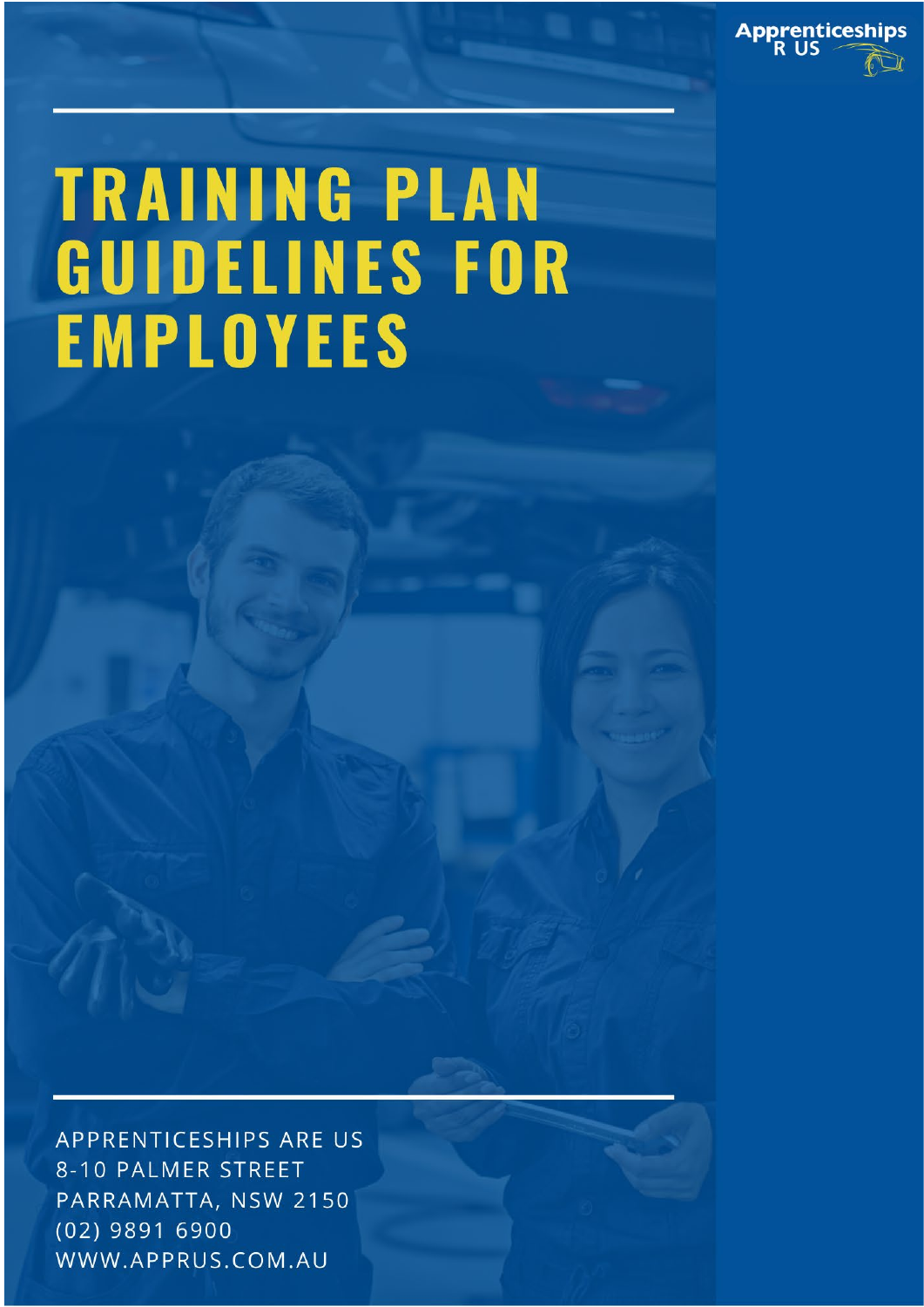# **OVERVIEW**

These Guidelines provide information on:

- Training obligations of parties to an apprenticeship or traineeship
- Role and obligations of the Registered Training Organisation (RTO)
- Training Plan Proposal
- Training Plan
- Key components of the Training Plan
- •

# **WHAT IS AN APPRENTICESHIP OR TRAINEESHIP?**

In New South Wales, apprenticeships and traineeships are established under the Apprenticeship and Traineeship Act 2001 (the Act). Apprenticeships and traineeships combine on-the-job or work-based training with structured or formal training.

On-the-job or work based training is the work experience or "hands-on" component of the apprenticeship or traineeship. This is where apprentice or trainee, working under the supervision of a qualified or experienced supervisor, undertakes work that allows them to put into practice the knowledge they have learnt during the formal training and build on and further develop their practical skills.

Formal or structured training is delivered by an RTO representative (or their delegate), either off -thejob or at the employer's premises, and is supported by training materials provided to the apprentice or trainee. A formal training program for an apprentice or trainee should take account of and integrate the on-the-job or work based training that takes place under the supervision of the employer.

Apprenticeships and traineeships may be full-time, part-time or school based. All apprenticeships and traineeships require:

- paid employment under an appropriate industrial arrangement (for example, an award or enterprise agreement); and
- a Training Contract that is signed by both the employer and apprentice or trainee, and approved by Training Services NSW, a division of the NSW Department of Industry; and
- a Training Plan Proposal that details the proposed training and the registered training organisation that will deliver the formal or structured training; AND/OR
- a Training Plan that meets the requirements of the relevant vocational training order (VTO) for the apprenticeship or traineeship and specifies the training required to achieve the appropriate nationally recognised qualification.

# **OBLIGATIONS UNDER AN APPRENTICESHIP OR TRAINEESHIP EMPLOYER = Apprenticeships R Us**

The obligations of the employer are specified in the:

- Apprenticeship and Traineeship Act 2001
- Apprenticeship/Traineeship Training Contract
- Training Plan

Apprenticeship Are Us has obligations relating to both conditions of employment and training. To meet their training obligations, the employer must: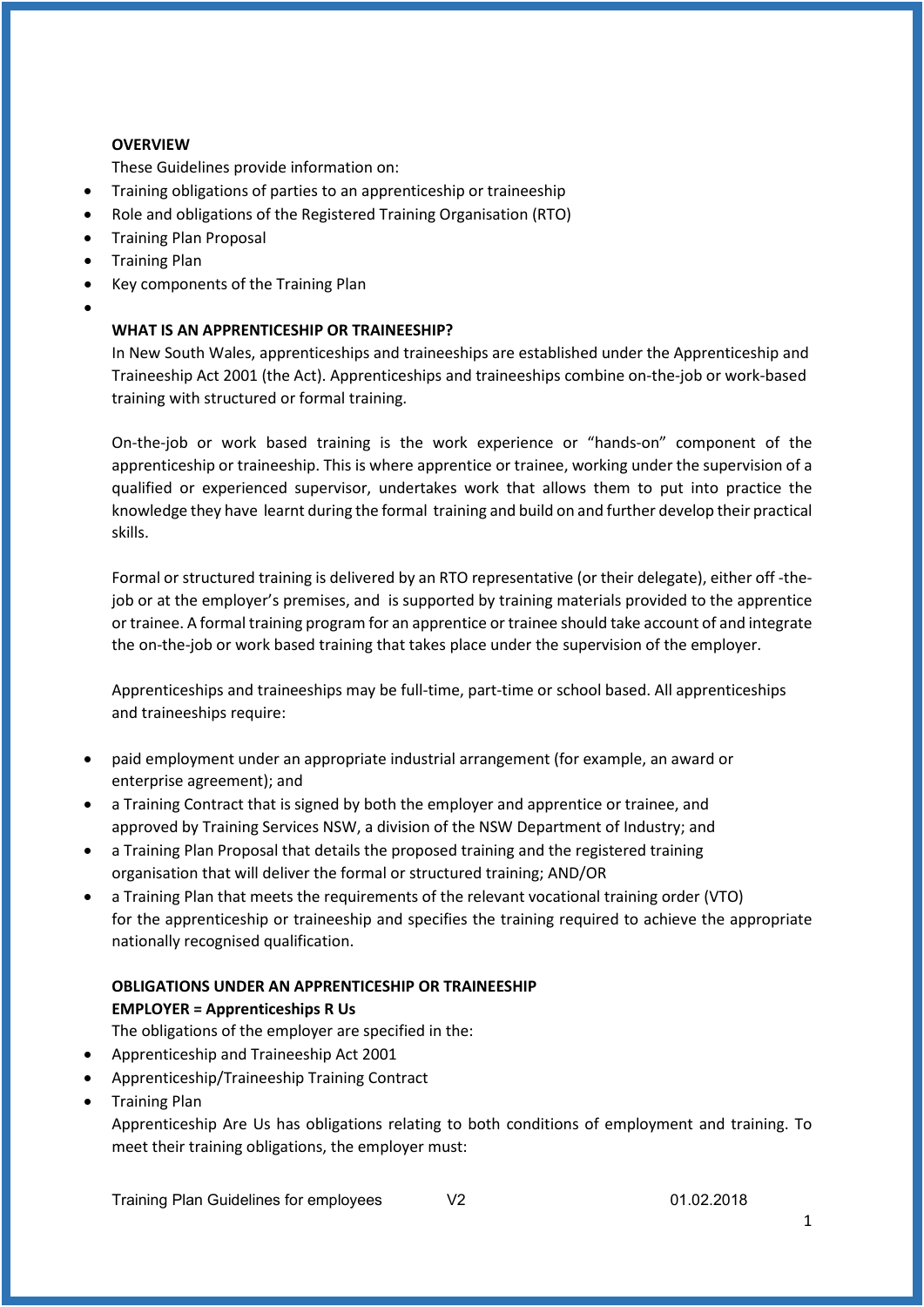- provide appropriate facilities and qualified or experienced people to supervise and train the apprentice/trainee at work.
- provide work that is relevant and appropriate to the vocation and to the achievement of the competencies specified in the Training Plan
- release the apprentice/trainee to attend formal training at the RTO's premises, OR
- where formal training is being delivered in the workplace, or by electronic or other means Apprentices and trainees except school based.
- Withdraw the apprentice/trainee from routine work duties, with pay, for a minimum of 3 hours per week, averaged over each four week period, for the purpose of undertaking formal training, self paced learning and assessment activities

# **School based apprentices and trainees**

Support work based training and assessment activities delivered by the RTO in the workplace

- Discuss with the RTO any issues that may affect the delivery of training, either on or off the job
- notify Training Services NSW within 14 days of any matter that impacts on the capacity of the apprentice/trainee to successfully complete the training specified in the Training Plan.

#### **APPRENTICE/TRAINEE**

The obligations of the apprentice/trainee are specified in the:

- Apprenticeship and Traineeship Act 2001
- Apprenticeship/Traineeship Training Contract
- Training Plan Apprentices and trainees must make reasonable efforts to:
- acquire the competencies of the trade or traineeship vocation
- obtain the appropriate qualification or qualifications for that vocation
- discharge their obligations under the apprenticeship or traineeship as an employee of the employer, and
- discuss with the employer and RTO any issues that may affect completion

# **REGISTERED TRAINING ORGANISATION (RTO) = What to expect**

The obligations of the registered training organisation are specified in the:

- NVR Standards
- Australian Qualifications Framework (AQF) Handbook
- Approved Providers List Contract, including NSW Apprenticeship and Traineeship Training
- Smart and Skilled contract, policies and procedures
- Training Plan

An RTO that accepts a nomination from the employer and the apprentice/trainee to provide training to an apprentice or trainee must:

- develop the Training Plan in consultation with the employer and apprentice or trainee within 12 weeks of approval of the Training Contract
- Training Plan Guidelines for employees V2 01.02.2018 • provide the Training Plan to Training Services NSW on request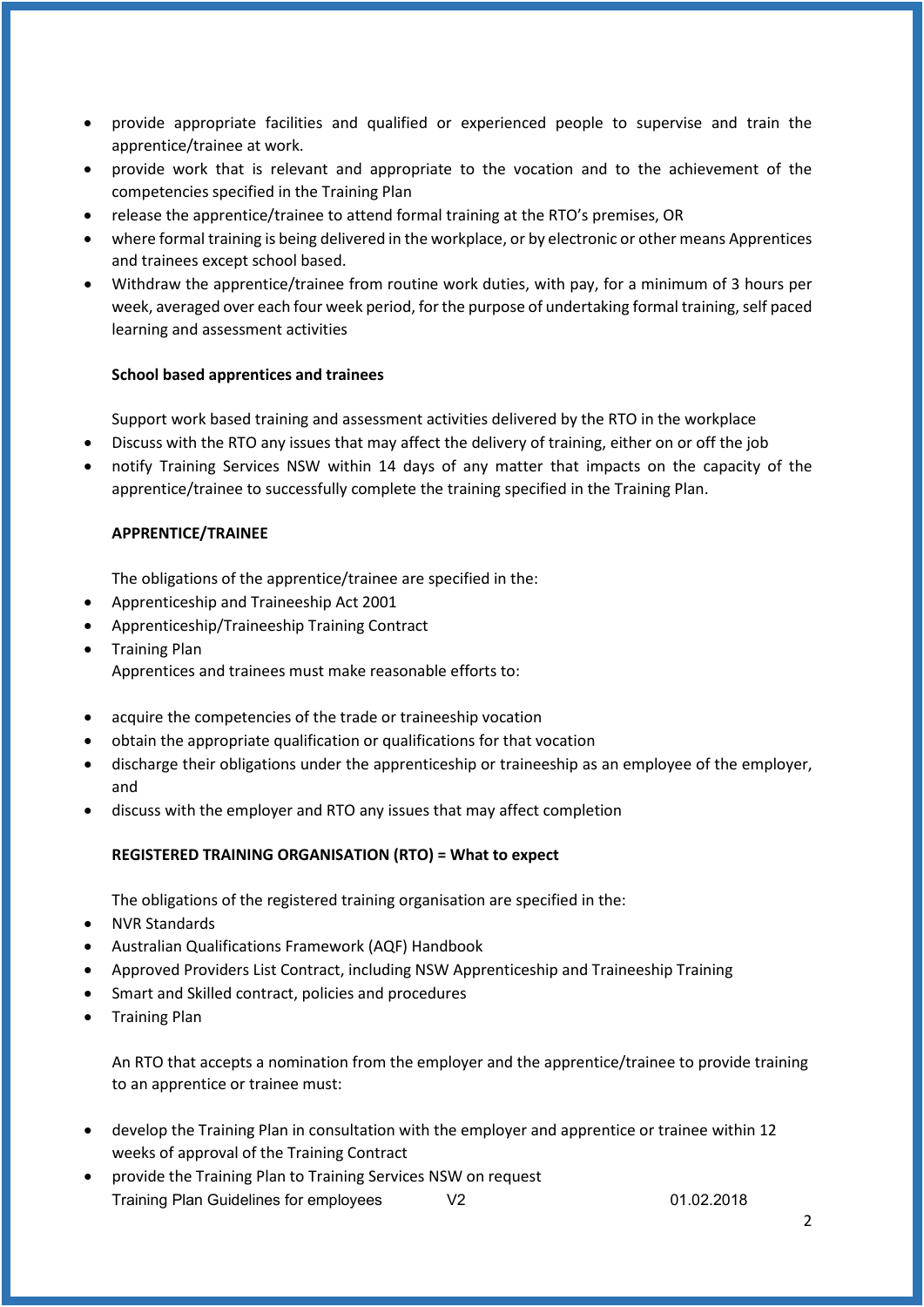- deliver training in accordance with Training Package and VTO requirements and relevant Commonwealth and State legislation
- provide regular updates to the employer on the apprentice's or trainee's achievement of competency
- confirm an apprentice's or trainee's achievement of competence with the employer
- record the employer's support for the competency assessments on the Training Plan
- notify relevant state body when the apprentice or trainee has met all assessment requirements and is 'eligible to receive' or has been 'issued ' with a qualification.
- advise Training Services NSW regional offices, as soon as practicable after the matter arises, of any matter that may affect the successful completion of the training, including:
- 1. any failure by the apprentice or trainee to make satisfactory progress towards achieving the qualification as a result of non-attendance
- 2. failure to complete assessment tasks or failure to achieve competence within a reasonable period after delivery of training any failure by the employer to allow the apprentice or trainee the opportunity to complete the training specified in the Training Plan if the RTO is denied access to the apprentice or trainee to deliver training or conduct assessment
- 3. any failure by the employer to report/confirm an apprentice or trainee's achievement of competence
- 4. if the apprentice or trainee's role in the employer's business does not enable the RTO to undertake workplace assessment of the competencies specified in the Training Plan
- 5. any changes in the nature of the employer's business that adversely affects the employer's capacity to provide the workplace facilities needed for the RTO to assess competency in the workplace
- 6. training cannot be completed within the nominal term of the apprenticeship or traineeship

#### **Training Plan Guidelines**

Variations to the Training Plan f training cannot continue to be delivered because the RTO's circumstances have changed or the employer selects a new RTO.

#### **RTOs must also review the Training Plan:**

- at least every 6 months, and/or at dates agreed with the employer and apprentice/trainee
- if there are any changes to the training arrangements resulting from matters raised above.

# **TRAINING PLAN PROPOSAL**

#### **PURPOSE**

The Training Plan Proposal details the vocation, qualification title and qualification level to be undertaken by the apprentice or trainee, the mode of training delivery and other preliminary training information. The signed Training Plan Proposal confirms acceptance by the RTO of its nomination by the parties to deliver the training. In signing the Training Plan Proposal, the RTO also confirms that it has the nominated qualification on its scope of registration, and gives an undertaking to develop the Training Plan within 12 weeks of approval of the Training Contract.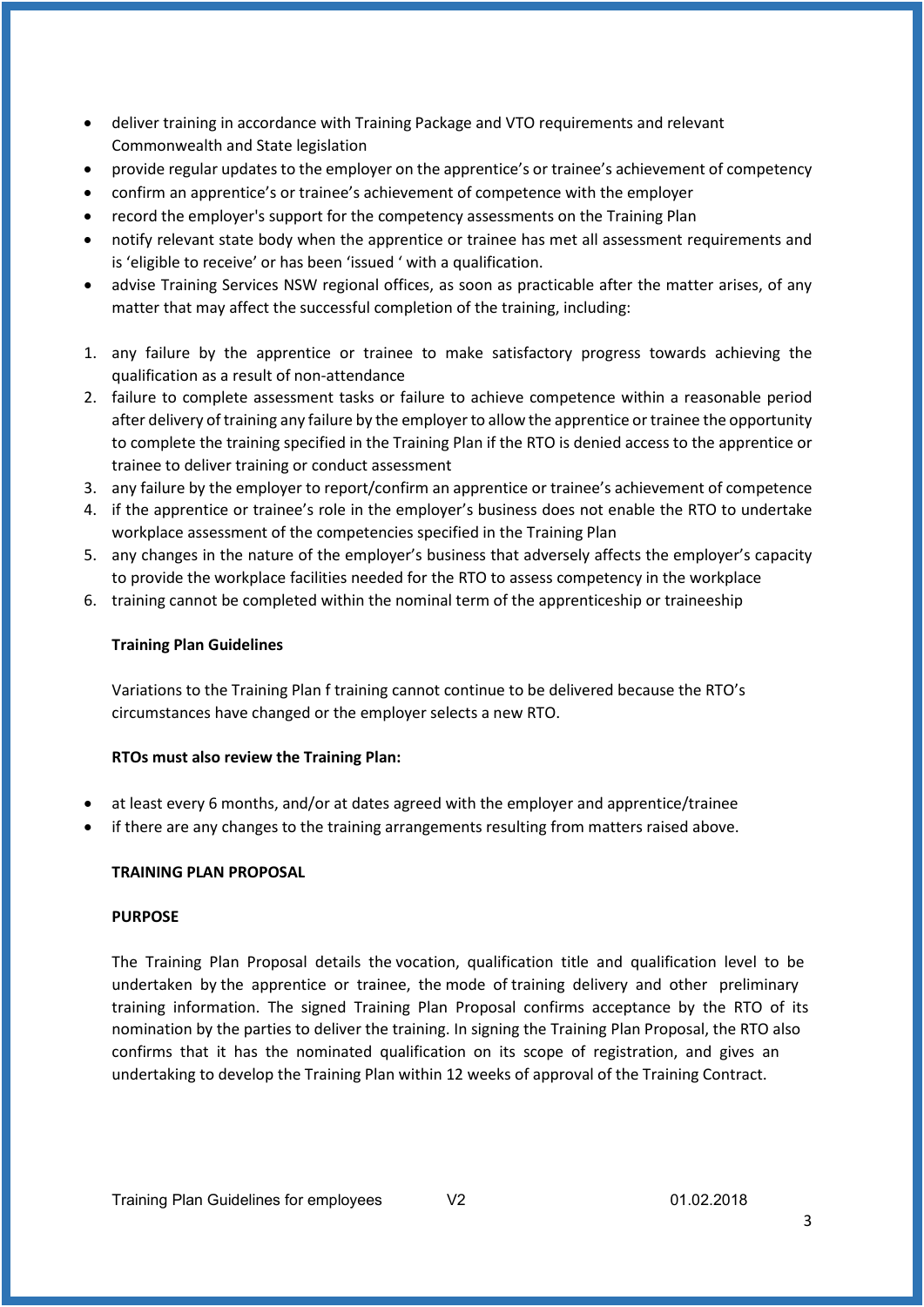#### **TRAINING PLAN**

### **PURPOSE**

The Training Plan has been designed to incorporate the following nationally agreed principles:

- The Training Plan should clearly define all parties/signatories
- The Training Plan should clearly and concisely set out the rights and responsibilities of all parties
- The Training Plan should clearly set out the qualification to be achieved and the agreed methodology for achieving the qualification
- The Training Plan should support competency-based progression and completion
- The Training Plan must be flexible and able to be adjusted to accommodate changes
- The Training Plan should be relevant to, and supportive of, industry and workplace requirements
- The Training Plan should be straight forward, easy to follow and written in plain English.

The Training Plan provides details of the formal training and assessment to be undertaken as part of an apprenticeship or traineeship. Information captured in the Training Plan includes:

- essential employer, learner and RTO details for the apprenticeship/traineeship;
- units of competency (training) to be undertaken, and how, when and by whom training and assessment will be delivered/undertaken;
- training materials, resources, facilities and supervision arrangements that will support the training; and
- an addendum, used to capture additional information required for school based apprenticeships and traineeships.

# **WHERE IS THE TRAINING PLAN KEPT?**

Copies of the Training Plan, including any updates/variations are provided by the RTO. They must be kept by the RTO the employer and apprentice/trainee. In the case of school based apprenticeships/traineeships, a copy must also be kept by the school representative.

The employer's copy of the Training Plan will be kept in the workplace. When relevant state training officers conduct workplace monitoring visits they will ask to see a copy of the current Training Plan.

# **TERMS YOU NEED TO KNOW**

**Traineeship** – a contractual agreement under which an employer agrees to employ and, with the assistance of a registered training organisation, train a person to learn the skills of a specified vocation. In NSW traineeships are available in recognised traineeship vocations established under the Apprenticeship and Traineeship Act 2001.

**Trainee apprentice** – a person employed in a trainee apprenticeship under the Apprenticeship and Traineeship Act 2001. Trainee apprentices receive the same on-the-job and formal training and are eligible to gain the same qualifications and certificates as other apprentices. The training contract is binding while the apprentice is employed but employment can be terminated by either party by giving notice in accordance with the industrial award or agreement.

Training Plan Guidelines for employees V2 01.02.2018